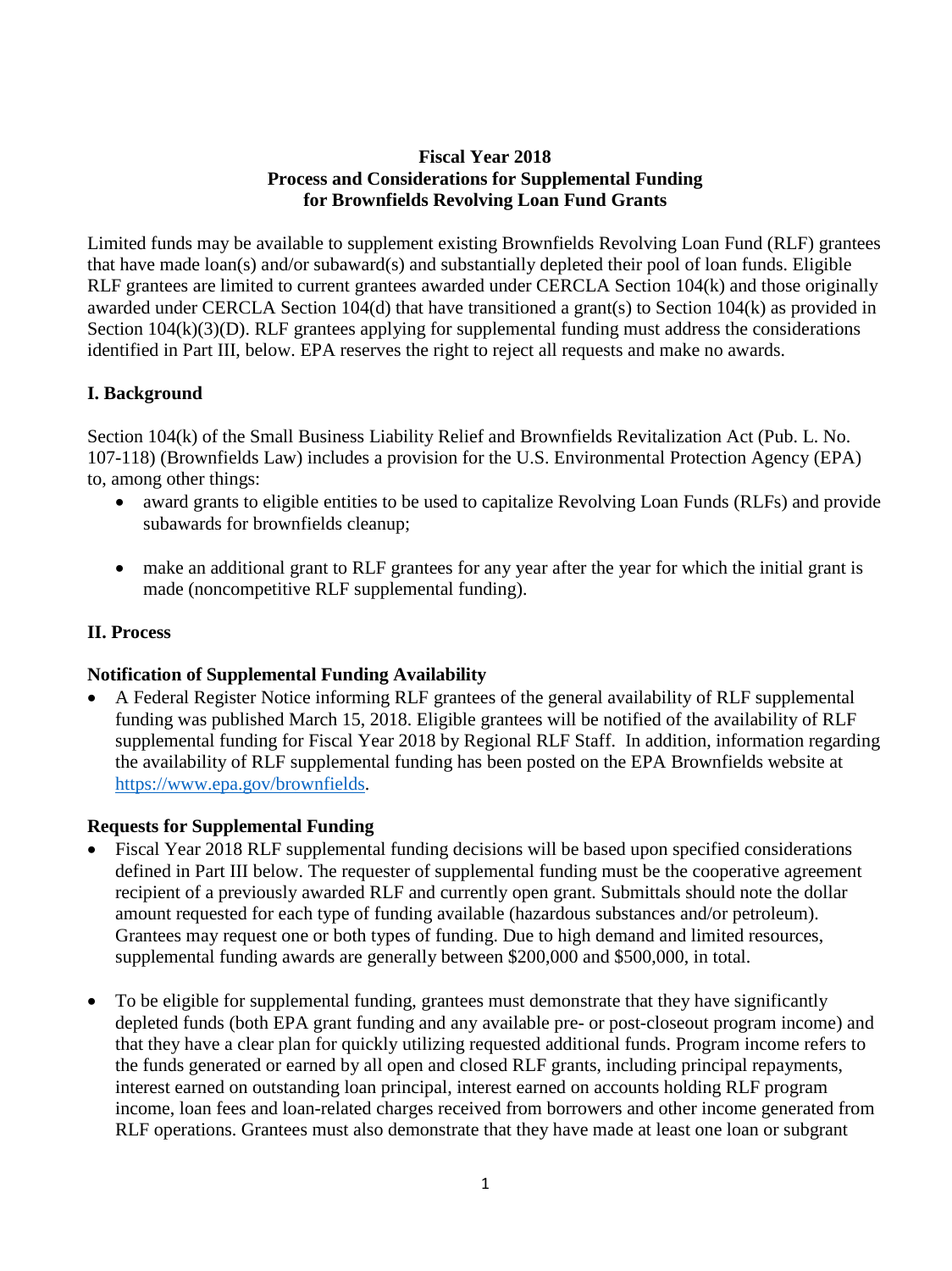prior to applying for this supplemental funding and have significantly depleted existing available funds.

- For FY2018, EPA defines "significantly depleted funds" for most grantees as the balance of uncommitted or available funding that does not exceed 25% of the total RLF funds awarded under both open and closed grants with the following exceptions. Exception 1: RLF grantees that have only received one RLF grant of \$1 million dollars or less and that also have also never received supplemental funding, may have an uncommitted balance of up to \$300,000. Exception 2: RLF grantees that have received RLF funding totaling \$2.5 million or more may not have a remaining balance of uncommitted funds that exceeds \$600,000. For calculation of the uncommitted balance, see Section III, below. For the purposes of this requirement, committed refers to funding designated for loans or subawards that have been approved through the applicant's decision process (e.g., board or committee); unreimbursed costs for a cleanup that is completed or underway; and, estimated costs for personnel, travel, contracts or other programmatic costs necessary to maintain the RLF.
- A request for supplemental funding must be in the form of a letter addressed to your Regional Brownfields Coordinator with a copy to Rachel Congdon, U.S. EPA Headquarters, at congdon.rachel@epa.gov.
- The letter must include the information identified in Part III, below.

#### **Regional Input on Requests**

• EPA Regions will review request letters from RLF grantees. The Regions will screen the request for eligibility and submit an evaluation of the request to the EPA Office of Brownfields and Land Revitalization as it relates to the considerations in Part III below.

#### **Deadlines**

• Request letters must be postmarked or submitted via email to your Regional Brownfields Coordinator by **April 13, 2018**. If an RLF grantee is not able to submit their request by this deadline, they may have opportunities to apply for supplemental funding in a future year, subject to funding availability.

#### **Selection/Award**

- Upon selection by the Assistant Administrator of the Office of Land and Emergency Management (OLEM), award of supplemental funds will be made by the Regional Administrator, or other delegated regional award official.
- Upon selection to receive an award of supplemental funds, RLF grantees will be required to work with EPA Regions to amend existing cooperative agreements, work plans and follow applicable grants.gov (IGMS) procedures.
- RLF grantees applying for a RLF Grant through the FY2018 competitive grant cycle and supplemental funding through this process will receive either the competitive grant if successful or a supplemental grant if eligible, but not both.

#### **III. Considerations**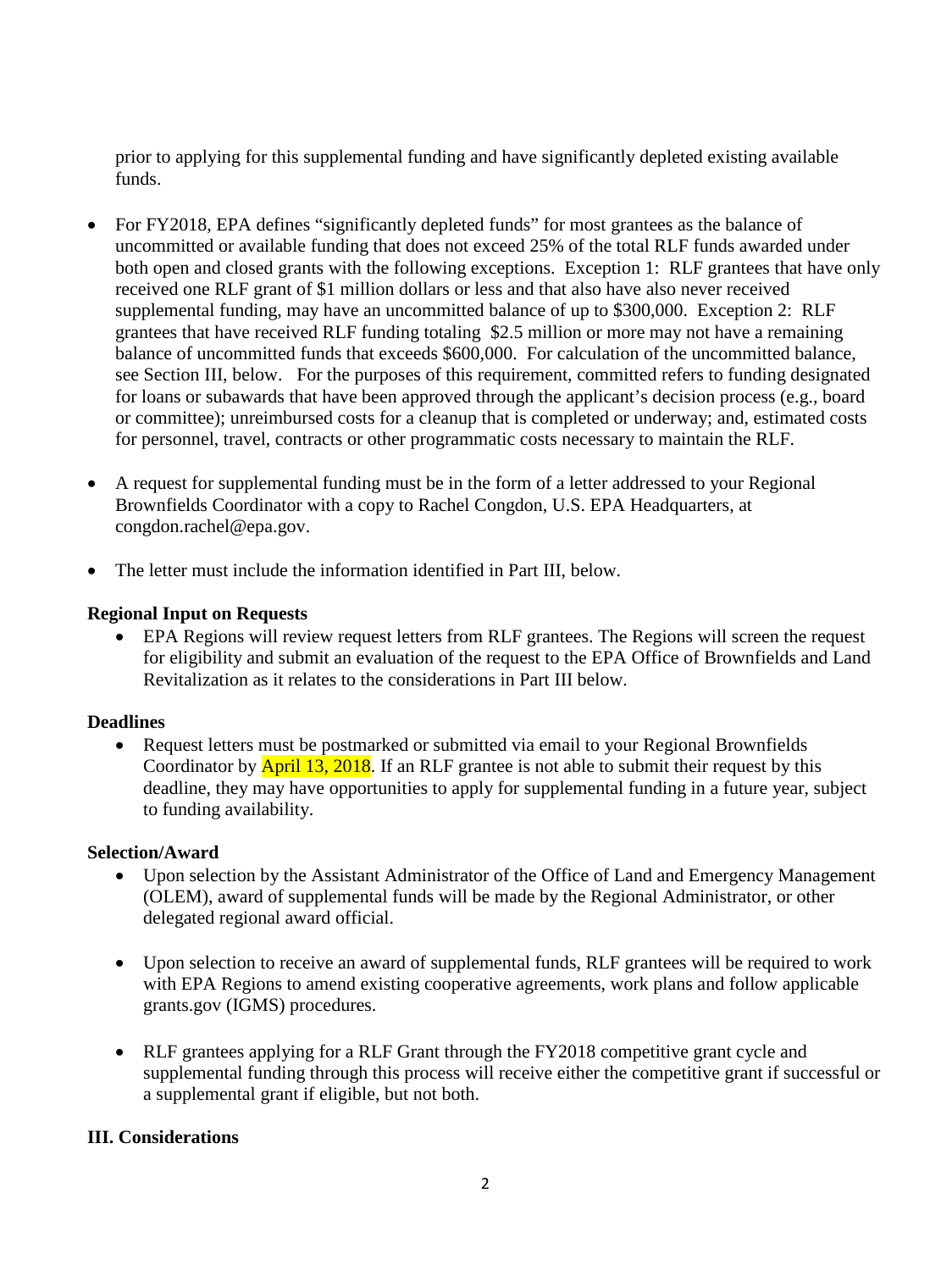In addition to the depletion of funds, supplemental funding requests will be evaluated on the quality and extent to which the grantee's RLF program reflects the following considerations.

- 1) A number of imminent and potential projects in the RLF program pipelinedemonstrating the program's ability to make loans and subgrants for cleanups that can be started and completed, as well as, as quickly lead to redevelopment:
- 2) The ability to administer, preserve and revolve the capitalization funding in the RLF grant;
- 3) The ability to use the RLF grant to address funding gaps for cleanup; and
- 4) Community benefits from past and potential loan(s) and/or subgrant(s).

EPA encourages innovative approaches to maximizing revolving and leveraging with other funds, including use of grants funds as a loan loss guarantee, combining with other government or private sector lending resources.

EPA may also consider relevant information from other sources including information from EPA files and/or from other federal or non-federal grantors to verify or supplement information provided by the applicant.

## **IV. Content of Supplemental Request**

Grantees requesting supplemental funding must provide sufficient information to demonstrate the eligibility for supplemental funding and to allow for evaluation of the considerations above. The request must, therefore, include the following information.

**1. A demonstration of the significant depletion of funds.** To demonstrate the grantee's eligibility for supplemental funding, the request shall include:

### **A. Number of completed loans and/or subawards.**

# **B. Amount of Available Funding and Current Commitments:**

- Amount of unspent grant funding from all open RLF grants<sup>[1](#page-2-0)</sup>.
- Amount of available or unspent accrued program income from all open and closed grants.
- Amount of current commitments to loans, subawards and programmatic costs (do not include the expenses that have already been drawn from grant funding).

# **C. The total amount of uncommitted funds based on the following formula:**

## **Uncommitted Funding = Unspent Grant Funding\* + Unspent Program Income (PI) – Committed Funds.**

\* Please consult with the appropriate Region for the amount of unspent grant funds reported in the EPA's Financial Management System. Unspent Grant Funding includes any unspent cost share.

<span id="page-2-0"></span><sup>&</sup>lt;sup>1</sup> Total Grant Funding includes cost share.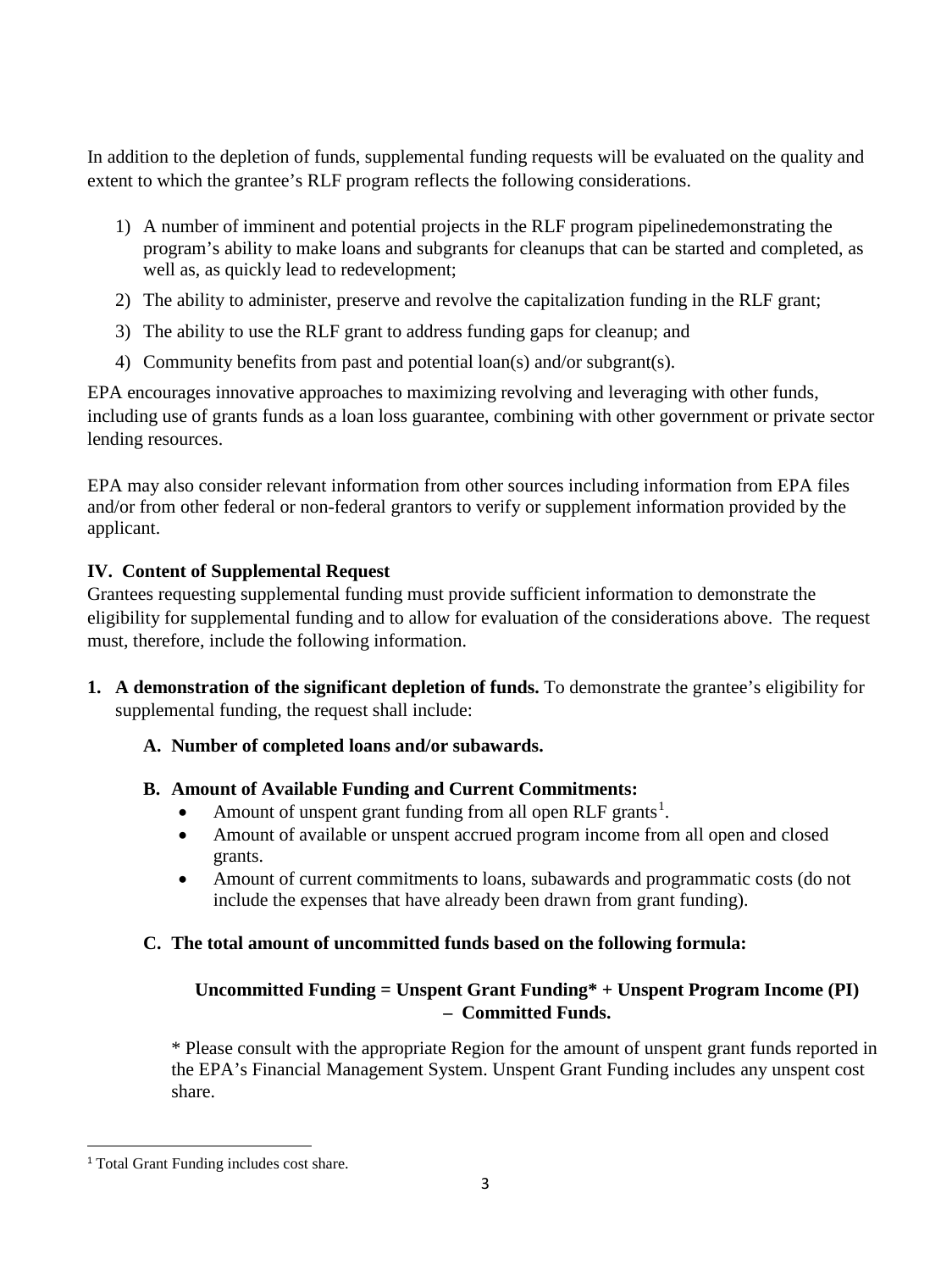- D. **A list of projects and associated costs that demonstrate the current funding commitments, associated leveraging, and anticipated outcomes.** The list should include, at minimum, the following information: project name, location, form of commitment (loan, subaward or other), the dollar amount, project status (current status and projected timeline for completion of project), the amounts and sources of associated leveraged funding and whether the funding is firm (secured), and other anticipated outcomes (including anticipated reuse of property, the estimated number of cleanup and redevelopment jobs that will be created, and other anticipated outcomes that have a direct benefit to the community). Table 1 below provides examples of the level of information required for this demonstration.
- 2. **A list of imminent and potential projects in your pipeline that are most likely to use the requested funding to demonstrate the likelihood that the supplemental funding will be used expeditiously, lead to preservation of the fund, promote reuse of sites and provide community benefits.** Include, at minimum, the following information: project name, location, form of anticipated commitment (loan, subaward or other), the estimated dollar amount, project status and projected timeline for completion of project, the amounts and sources of leveraged funding and whether the funding is firm (secured), and other anticipated outcomes (including anticipated reuse of property, the estimated number of cleanup and redevelopment jobs that will be created, and other anticipated outcomes that have a direct benefit to the community). Table 2 below provides examples of the level of information required for this demonstration.
- 3. **A summary of major RLF accomplishments for projects where 100% of the associated RLF funding has been expended to further demonstrate the grantee's ability to award and manage loans/subgrants, preserve the fund, successfully promote reuse of sites, and provide community benefits.** The summary shall include, at minimum, the number of loans and number of subawards made, total amount of program income, number of ongoing cleanups, number of cleanups completed, and the significant outcomes to date (including leveraged cleanup and redevelopment funding, cleanup and redevelopment jobs created, number of properties reused and other outcomes that have a direct benefit to the community). [Note: Your regional lead will confirm that appropriate accomplishments are reported in ACRES.]
- 4. **A discussion of the management of the RLF to demonstrate the grantee's ability to (1) comply with the requirements of the current grant(s) workplan(s), the administrative and programmatic terms and conditions of the grant, and, if applicable, closeout agreement requirements for closed grants; (2) implement prudent lending practices, and (3) sustain and revolve the RLF.** Include at minimum information regarding the timeliness of submission of required reports and work products (including Quarterly Performance Reports and ACRES data), completion of critical work plan tasks, the RLF loan review and approval process, and other information that further supports this demonstration.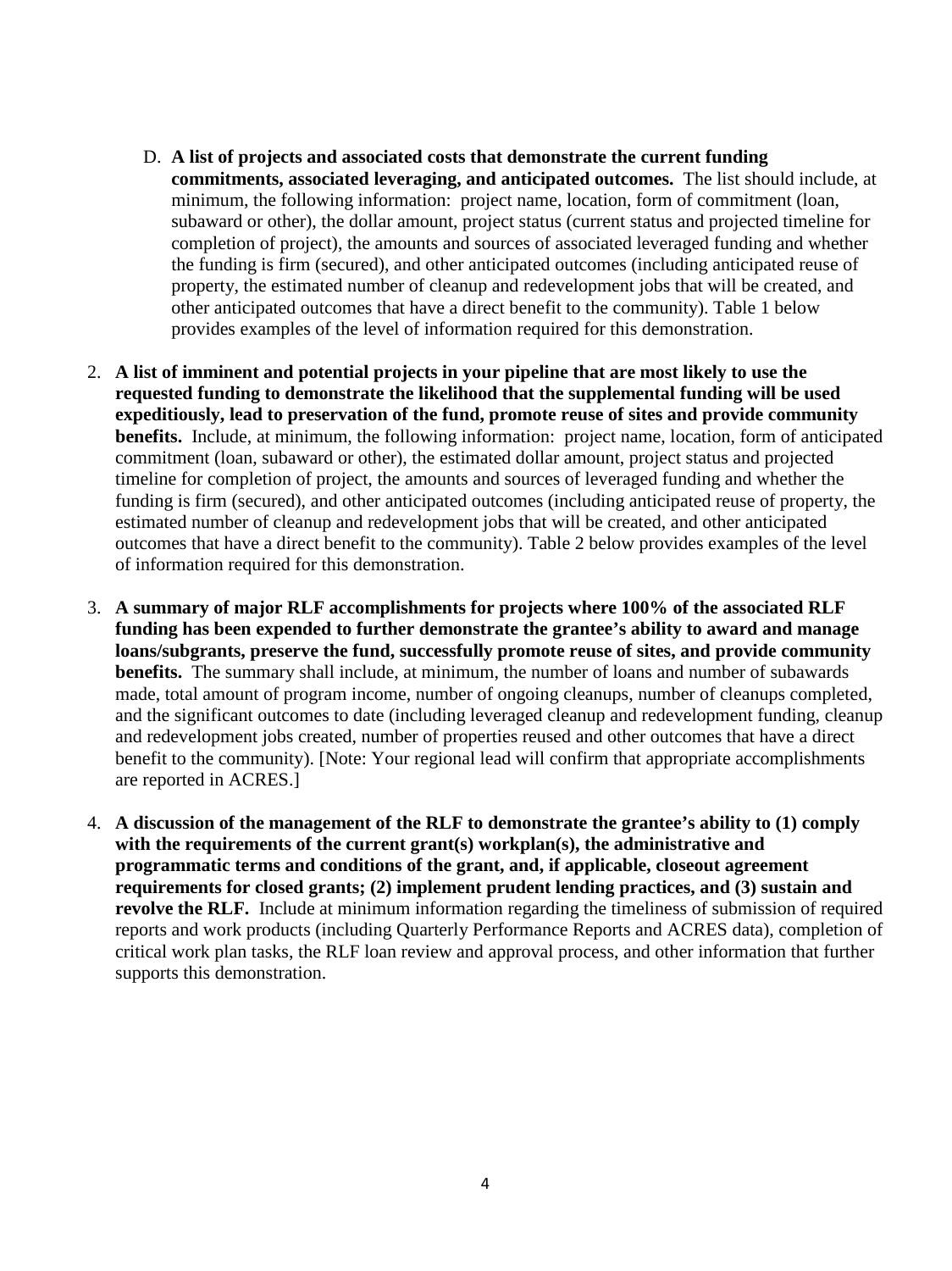# **Table 1 Sample Format and Examples for Committed Funds**

(supplement as appropriate using additional rows or text)

| <b>Project Name</b>                                                           | Location                                                  | Form of                                                                                      | <b>Status/Timeline</b>                                                                                                                                                                 | <b>Firm Leveraging</b>                                                                                                                                                                                                                                        | <b>Anticipated Reuse</b>                                                                                                                                 |
|-------------------------------------------------------------------------------|-----------------------------------------------------------|----------------------------------------------------------------------------------------------|----------------------------------------------------------------------------------------------------------------------------------------------------------------------------------------|---------------------------------------------------------------------------------------------------------------------------------------------------------------------------------------------------------------------------------------------------------------|----------------------------------------------------------------------------------------------------------------------------------------------------------|
|                                                                               |                                                           | commitment (Loan,                                                                            |                                                                                                                                                                                        | <b>Commitments and</b>                                                                                                                                                                                                                                        | and Outcomes                                                                                                                                             |
|                                                                               |                                                           | Subaward, or Other);                                                                         |                                                                                                                                                                                        | <b>Estimated Leveraging</b>                                                                                                                                                                                                                                   |                                                                                                                                                          |
|                                                                               |                                                           | Amount (\$)                                                                                  |                                                                                                                                                                                        |                                                                                                                                                                                                                                                               |                                                                                                                                                          |
| E.g., Site A                                                                  | City of<br>Wherever,<br><b>State</b>                      | \$300,000 Loan                                                                               | Executed RLF loan, cleanup<br>underway and anticipated to be<br>complete by end of summer<br>2018, redevelopment spring of<br>2019                                                     | Firm: \$300,000 of private<br>funding escrowed by<br>private party for cleanup.<br>County Parks and Rec has<br>approved plan and<br>committed to upkeep and<br>maintenance of complex.<br>Potential: Up to \$500,000<br>from national sports<br>organization. | Cleanup of former<br>landfill, expected<br>reuse as a sports<br>complex, creating 1<br>full time and 3 part-<br>time jobs.                               |
| E.g., Site B                                                                  | Unincorpora<br>ted County<br>of Anyplace,<br><b>State</b> | \$200,000 Subaward                                                                           | Approval from City Council;<br>Subaward to be executed in Fall<br>2018 & cleanup in Spring 2019.                                                                                       | Firm: \$500,000 for<br>cleanup and<br>redevelopment from local<br>health organization;<br>Potential: HUD Funding<br>for affordable housing                                                                                                                    | Cleanup of abandoned<br>hospital, affordable<br>housing, 2 full-time<br>jobs and the ability for<br>aging residents to<br>remain within<br>neighborhood. |
| Programmatic<br>Costs for Sites A<br>$&$ B and<br>management of<br><b>RLF</b> | <b>Not</b><br>Applicable                                  | \$10,000 Personnel<br>\$10,000<br>Environmental<br>Professional<br>Contract<br>\$10,000 Fund | Internal set-aside for personnel,<br>contract and MOA with fund<br>manager. To be expended<br>during cleanup of sites $A \& B$<br>and on an ongoing basis for<br>management of program |                                                                                                                                                                                                                                                               | Successful<br>implementation of<br>RLF, Preservation of<br>the RLF funds                                                                                 |
| <b>Total of Committed Funds</b>                                               |                                                           | <b>Manager Agreement</b><br>\$530,000                                                        | income.                                                                                                                                                                                |                                                                                                                                                                                                                                                               |                                                                                                                                                          |